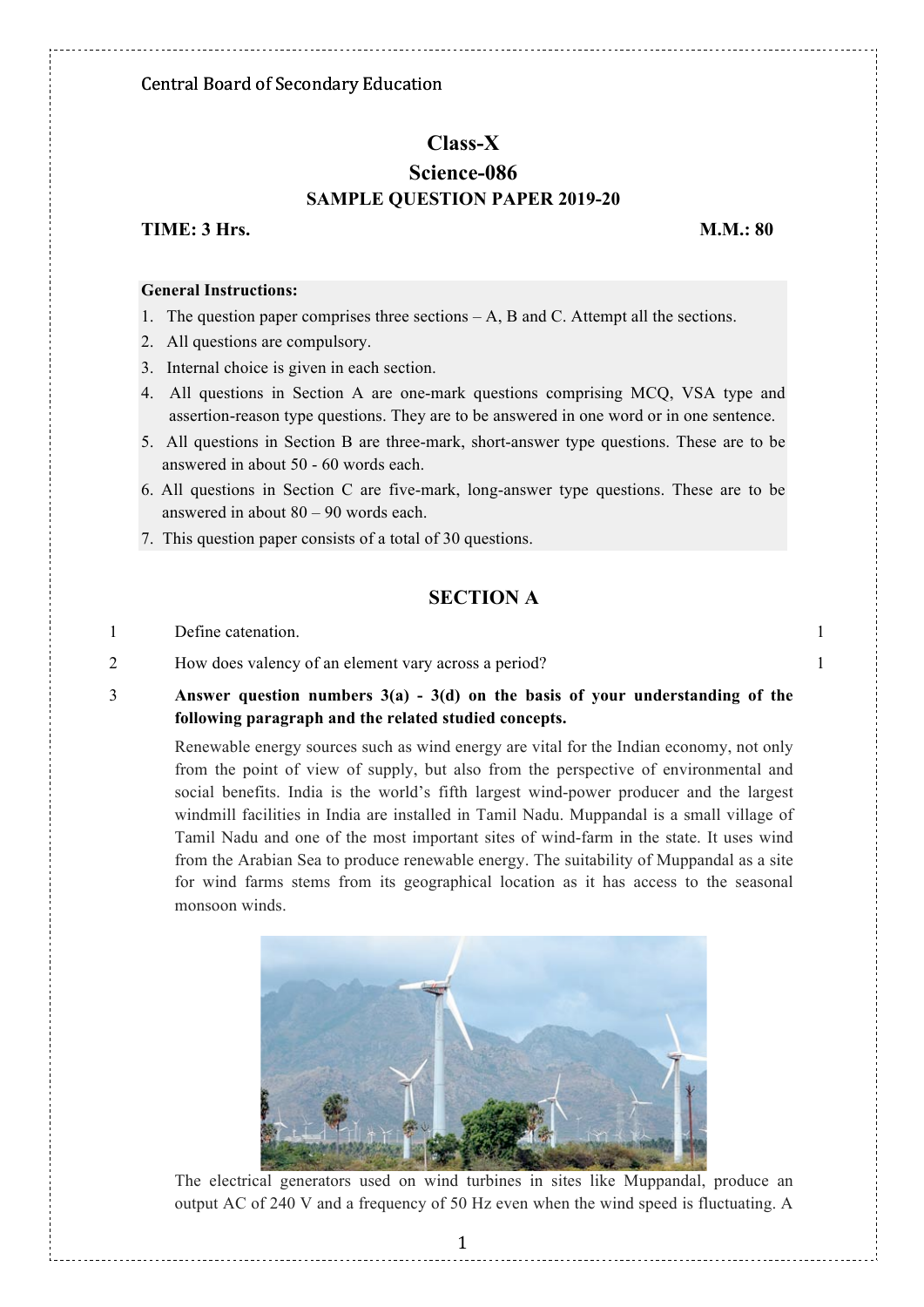transformer may be required to increase or decrease the voltage so it is compatible with the end usage, distribution or transmission voltage, depending on the type of interconnection.

1

- 3(a) State the principle behind electric generator. 1
- 3(b) The output frequency of wind turbine is 50 Hz. What is meant by this statement? 1
- 3(c) Why do you think Muppandal is at an advantageous position for this project? 1
- 3(d) Based on the data represented in the graph below, which of the two cities A or B would be an ideal location for establishing a wind-farm and why?



4 **Question numbers 4(a) - 4(d) are based on the two tables given below. Study these tables related to blood sugar levels and answer the questions that follow.**

|                           | Mean Blood Glucose Level (mg/dL) |
|---------------------------|----------------------------------|
| Doctor's advice<br>needed | 380                              |
|                           | 350                              |
|                           | 315                              |
|                           | 280                              |
|                           | 250                              |
|                           | 215                              |
| Good                      | 180                              |
|                           | 150                              |
| Excellent                 | 115                              |
|                           | 80                               |
|                           | 50                               |

*Table A (Blood glucose chart)*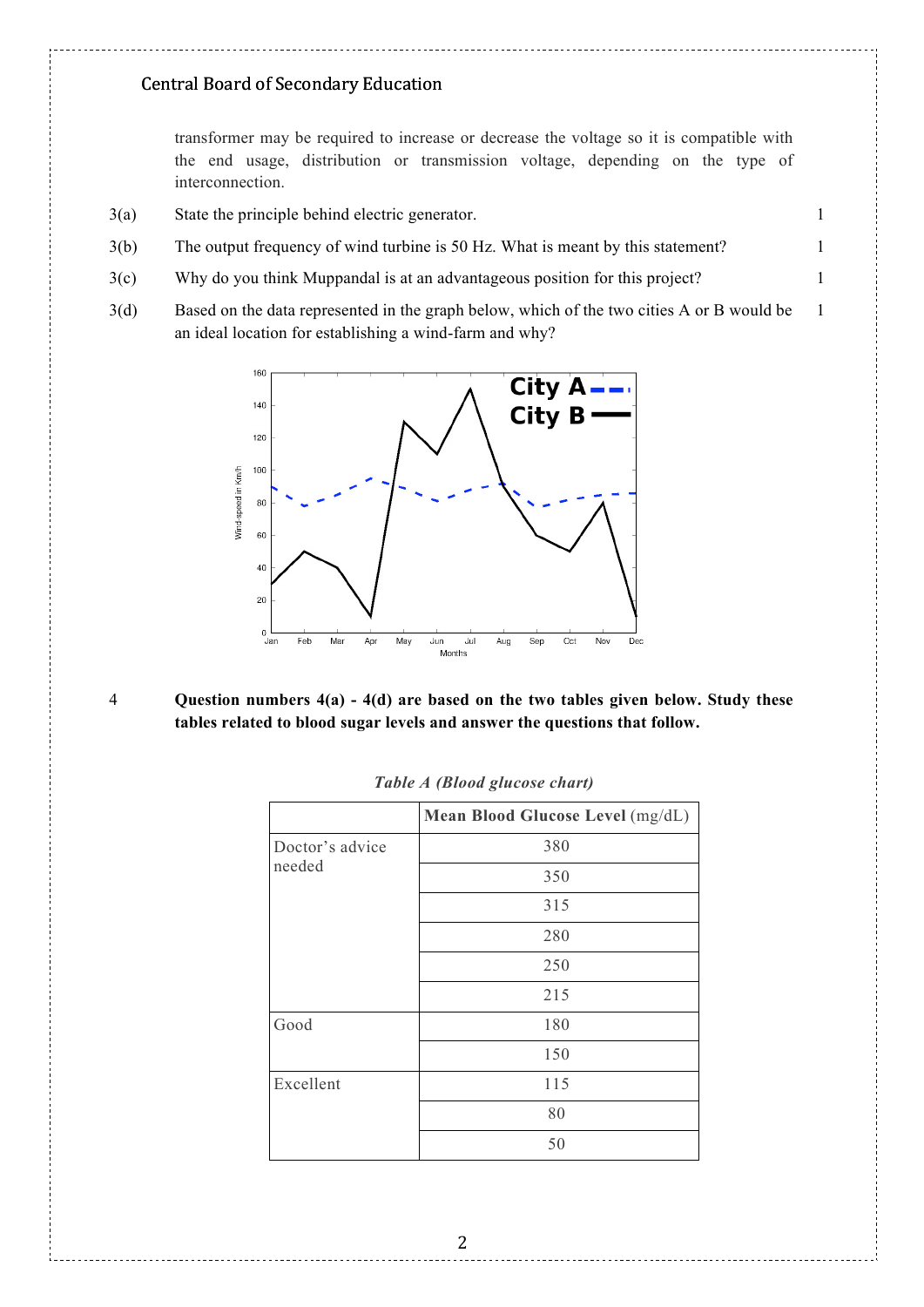| Time of check                     | <b>Blood Glucose ranges (mg/dL)</b> |            |  |
|-----------------------------------|-------------------------------------|------------|--|
|                                   | Patient X                           | Patient Y  |  |
| Before breakfast (Fasting)        | $\leq 100$                          | $70 - 130$ |  |
| Before lunch, supper and<br>snack | < 110                               | $70 - 130$ |  |
| Two hours after meals             | < 140                               | ${}< 180$  |  |
| Bedtime                           | < 120                               | $90 - 15$  |  |

*Table B (Blood Report of Patient X and Y)*

| 4(a) | Refer to Table B showing the blood report of the levels of glucose of patients X and Y.<br>Infer the disease which can be diagnosed from the given data. | 1  |
|------|----------------------------------------------------------------------------------------------------------------------------------------------------------|----|
| 4(b) | Identify the hormone whose level in the blood is responsible for the above disease.                                                                      | 1  |
| 4(c) | Which one of the following diets would you recommended to the affected patient?                                                                          | 1  |
|      | i) High sugar and low fat diet.                                                                                                                          |    |
|      | ii) Low sugar and high protein diet.                                                                                                                     |    |
|      | iii) High Fat and low fiber diet.                                                                                                                        |    |
|      | iv) Low sugar and high fiber diet.                                                                                                                       |    |
| 4(d) | Refer to the Table A and suggest the value of the mean blood glucose level beyond which<br>doctor's advice is necessary:                                 | 1  |
|      | i) $180 \text{ mg/dL}$                                                                                                                                   |    |
|      | ii) $115 \text{ mg/dL}$                                                                                                                                  |    |
|      | iii) $50 \text{ mg/dL}$                                                                                                                                  |    |
|      | iv) $80 \text{ mg/dL}$                                                                                                                                   |    |
| 5    | When we enter a dark room coming from outside, immediately the things inside the room                                                                    | -1 |
|      | do not appear clear to our eyes. This is because                                                                                                         |    |
|      | i) pupils do not open at all in the dark.                                                                                                                |    |
|      | ii) pupils take time to adjust.                                                                                                                          |    |
|      | iii) light travels slower in a dark room.                                                                                                                |    |
|      | iv) pupils open very quickly in the dark.                                                                                                                |    |
|      | <b>OR</b>                                                                                                                                                |    |
|      | The phenomena of light responsible for the working of the human eye is<br>i) reflection                                                                  |    |
|      | ii) refraction                                                                                                                                           |    |
|      | iii) power of accommodation<br>iv) persistence of vision                                                                                                 |    |
|      |                                                                                                                                                          |    |
|      |                                                                                                                                                          | 1  |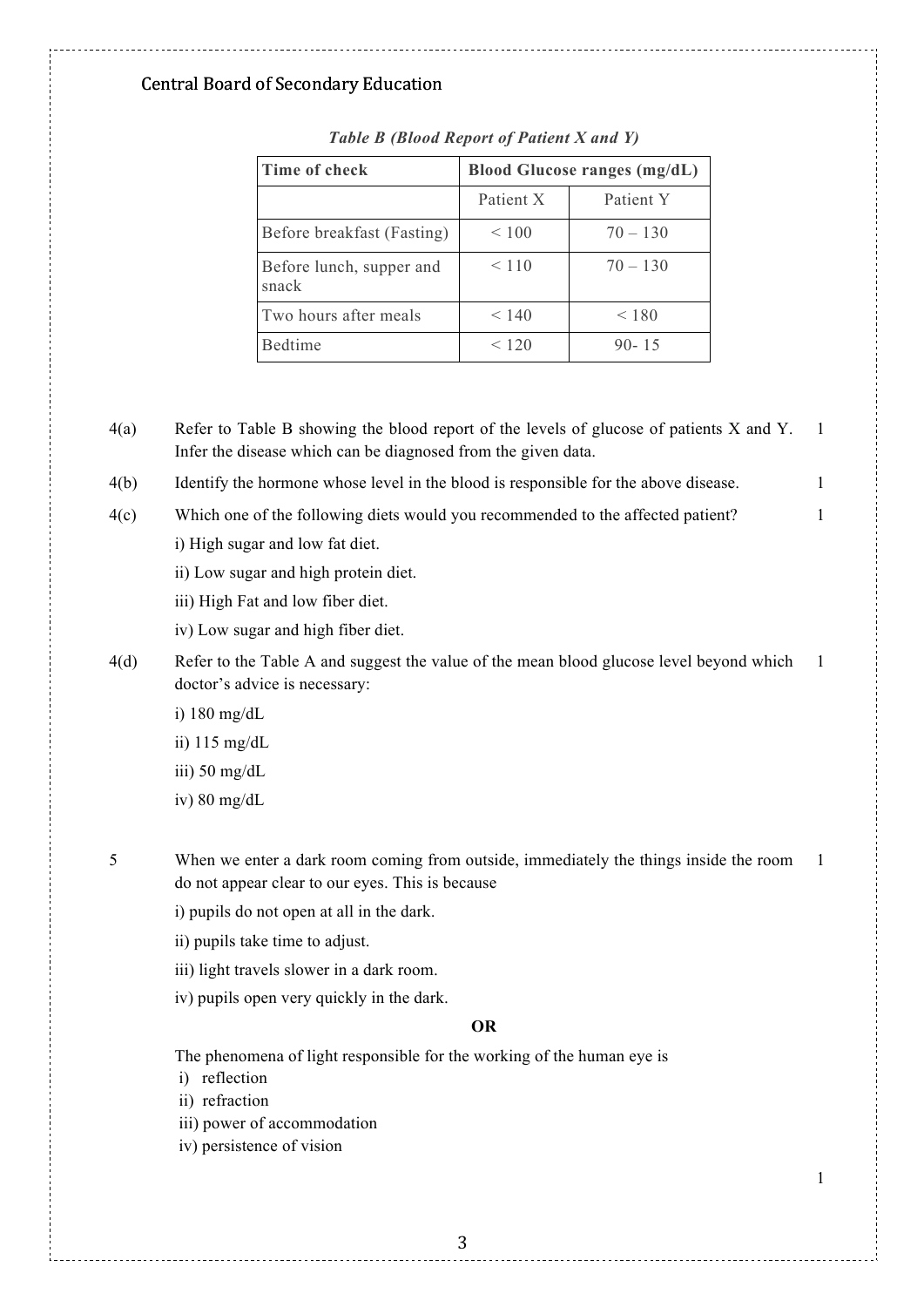6 When a 4V battery is connected across an unknown resistor there is a current of 100 mA in the circuit. The value of the resistance of the resister is:

1

1

1

- i)  $4 \Omega$
- ii)  $40 \Omega$
- iii) 400  $\Omega$
- iv)  $0.4 \Omega$

7 Unit of electric power may also be expressed as:

- i) volt-ampere
- ii) kilowatt-hour
- iii) watt-second
- iv) joule-second

8 It was found that water from a river was contaminated with Coliform bacteria. Which one of the following pollutant might have got mixed with the water? 1

- i) Fertilizer run off
- ii) Industrial waste
- iii) Pesticides
- iv) Human faecal matter

#### **OR**

Which one of the following stakeholders of forests causes the maximum damage to forest?

- i) People who live in or around the forest
- ii) The forest department of the government
- iii) The wildlife and native enthusiasts
- iv) The industrialists
- 9 Which one of the following green house gases is a contributor due to incomplete combustion of coal and petroleum? 1
	- i) Oxides of nitrogen
	- ii) Methane
	- iii) Carbon monoxide
	- iv) Carbon dioxide

10 Which of the following reactions is an endothermic reaction?

- i) Burning of coal.
- ii) Decomposition of vegetable matter into compost.
- iii) Process of respiration.

iv) Decomposition of calcium carbonate to form quick lime and carbon dioxide.

11 Identify the basic salt from the following salts:

i)  $Na<sub>2</sub>CO<sub>3</sub>$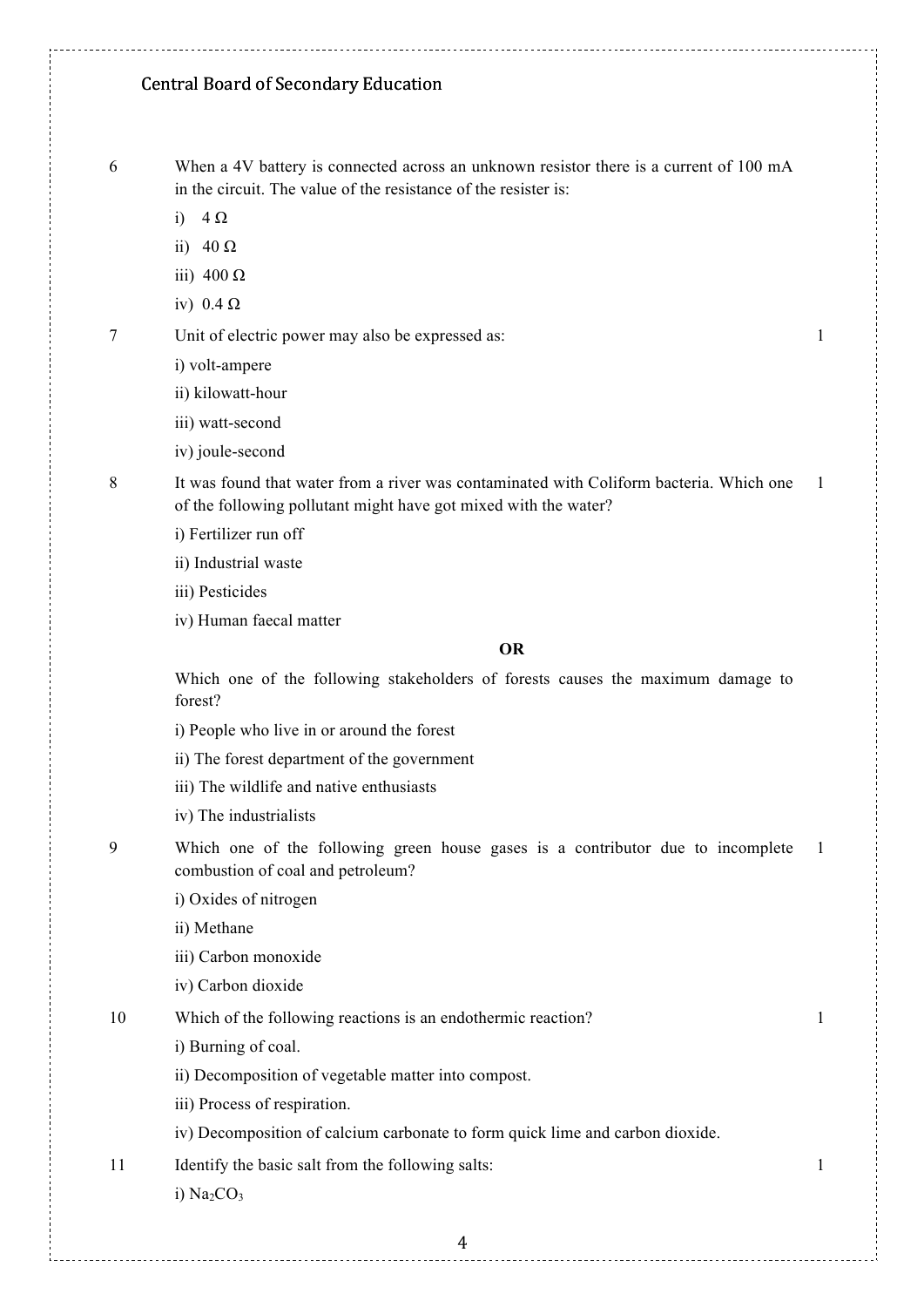- ii) NH4Cl
- iii) NaNO<sub>3</sub>
- iv) KCl

12 The positions of four elements A, B, C and D in the modern periodic table are shown below. Which element is most likely to form an acidic oxide? 1



- i) A
- ii) B
- iii) C
- iv) D

#### **OR**

Elements P, Q, R and S have atomic numbers 11, 15, 17 and 18 respectively. Which of them are reactive non-metals?

- i) P and Q
- ii) P and R
- iii) Q and R
- iv) R and S

**For question numbers 13 and 14, two statements are given- one labeled** *Assertion* **(A) and the other labeled** *Reason* **(R). Select the correct answer to these questions from the codes (i), (ii), (iii) and (iv) as given below**

- i) Both A and R are true and R is correct explanation of the assertion.
- ii) Both A and R are true but R is not the correct explanation of the assertion.
- iii) A is true but R is false.
- iv) A is false but R is true.

13 **Assertion:** Following are the structural isomers of butane. 1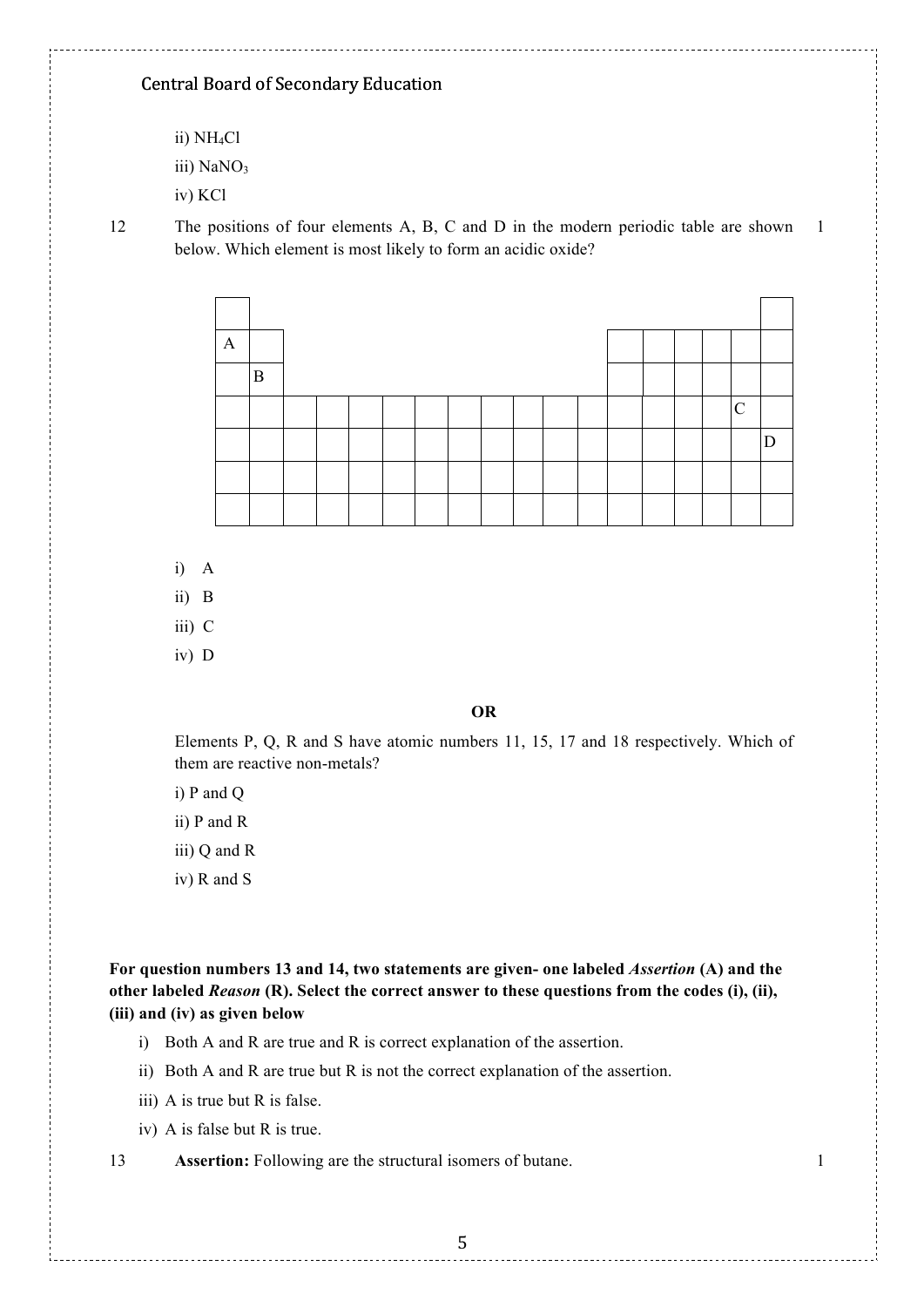

**Reason:** Structural isomers have the same molecular formula but they differ in their structures.

14 **Assertion:** A fuse wire is always connected in parallel with the mainline. 1

**Reason:** If a current larger than the specified value flows through the circuit, fuse wire melts.

#### **SECTION B**

| 15 | (i) Write two observations when lead nitrate is heated in a test tube.                                                                                                                                                                                             | $\overline{3}$ |
|----|--------------------------------------------------------------------------------------------------------------------------------------------------------------------------------------------------------------------------------------------------------------------|----------------|
|    | (ii) Name the type of reaction.                                                                                                                                                                                                                                    |                |
|    | (iii) Write a balanced chemical equation to represent the above reaction.                                                                                                                                                                                          |                |
| 16 | A compound 'X' of sodium is used as an antacid and it decomposes on strong heating.                                                                                                                                                                                | $\overline{3}$ |
|    | (i) Name the compound 'X' and give its chemical formula.                                                                                                                                                                                                           |                |
|    | (ii) Write a balanced chemical equation to represent the decomposition of 'X'.                                                                                                                                                                                     |                |
|    | (iii) Give one use of compound 'X' besides an antacid.                                                                                                                                                                                                             |                |
|    | <b>OR</b>                                                                                                                                                                                                                                                          |                |
|    | You are provided with 90 mL of distilled water and 10 mL of concentrated sulphuric acid<br>to prepare dilute sulphuric acid.                                                                                                                                       |                |
|    | (i) What is the correct way of preparing dilute sulphuric acid? Give reason.                                                                                                                                                                                       |                |
|    | (ii) How will the concentration of $H_3O^+$ ions change on dilution?                                                                                                                                                                                               |                |
| 17 | Two elements X and Y have atomic numbers 12 and 16 respectively. To which period of<br>the modern periodic table do these two elements belong? What type of bond will be<br>formed between them and why? Also give the chemical formula of the compound<br>formed. | $\overline{3}$ |
| 18 | (i) Create a terrestrial food chain depicting four trophic levels.                                                                                                                                                                                                 | 3              |
|    | (ii) Why do we not find food chains of more than four trophic levels in nature?                                                                                                                                                                                    |                |
|    | <b>OR</b>                                                                                                                                                                                                                                                          |                |
|    | How will you create an artificial aquatic ecosystem, which is self-sustainable?                                                                                                                                                                                    |                |
|    |                                                                                                                                                                                                                                                                    |                |
|    |                                                                                                                                                                                                                                                                    |                |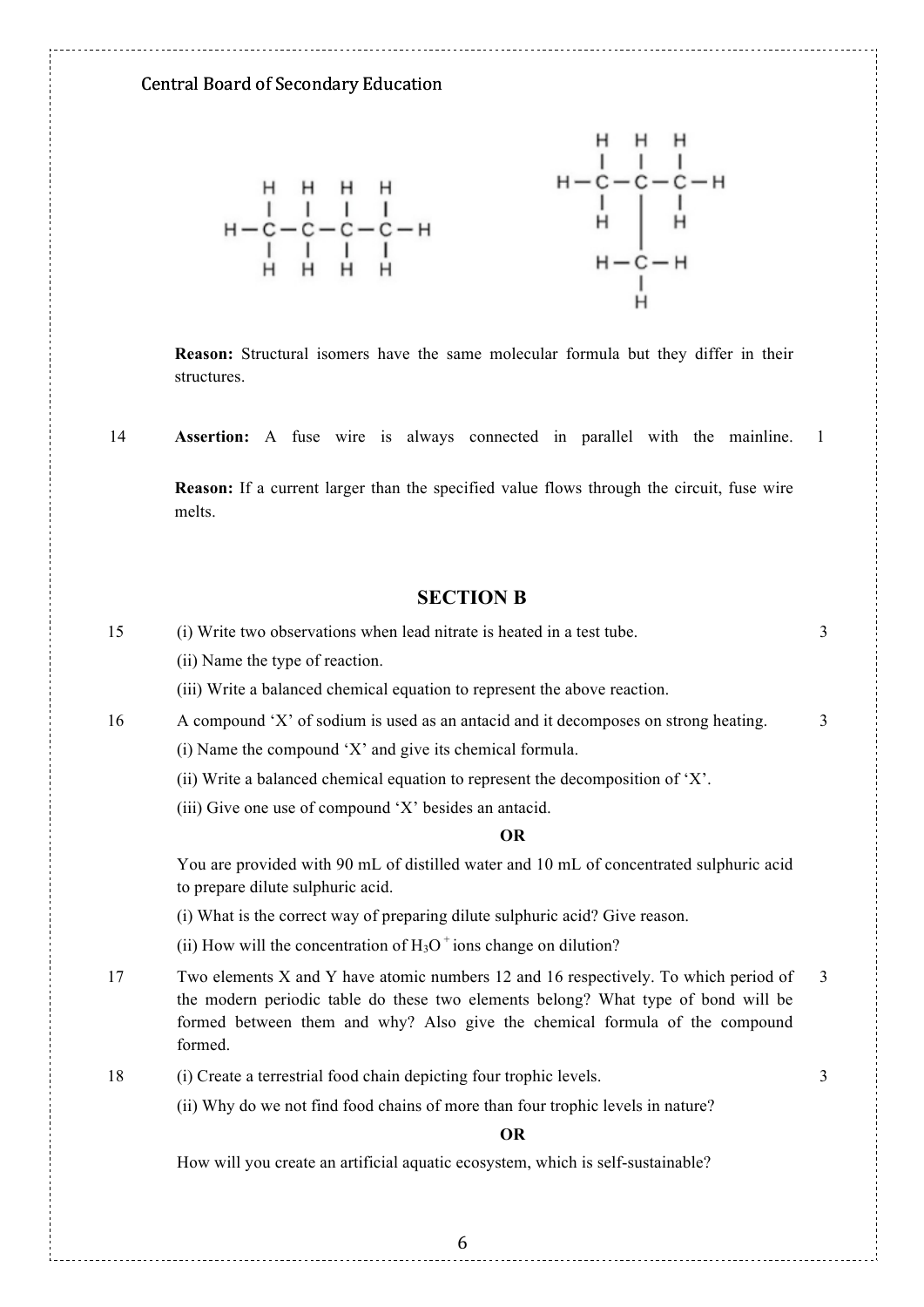- 19 Explain the processes of aerobic respiration in mitochondria of a cell and anaerobic respiration in yeast and muscle with the help of word equations. 3
- 20 In a pea plant, the trait of flowers bearing purple colour (PP) is dominant over white colour (pp). Explain the inheritance pattern of F1 and F2 generations with the help of a cross following the rules of inheritance of traits. State the visible characters of F1and F2 progenies. 3
- 21 Explain giving reasons the bending of the shoot tip of a plant towards light source coming from one side of the plant. 3
- 22 It is desired to obtain an erect image of an object, using concave mirror of focal length of 12 cm. 3

(i) What should be the range of the object distance in the above case?

(ii) Will the image be smaller or larger than the object? Draw a ray diagram to show the formation of image in this case.

(iii) Where will the image of this object be, if it is placed 24 cm in front of the mirror?

- 23 Suppose your parents have constructed a two room house and you want that in the living room there should be a provision of one electric bulb, one electric fan, a refrigerator and a plug point for appliances of power up to 2 kilowatt. Draw a circuit diagram showing electric fuse and earthing as safety devices. 3
- 24 In the figure given below, a narrow beam of white light is shown to pass through a triangular glass prism. After passing through the prism, it produces a spectrum XY on the screen. 3

(i) Name the phenomenon.

(ii) State the colours seen at X and Y.

(iii)Why do different colours of white light bend at different angles through a prism?

#### **OR**

(i) What is visible spectrum?

(ii) Why is red used as the stopping light at traffic signals?

(iii)Two triangular glass prisms are kept together connected through their rectangular side. A light beam is passed through one side of the combination. Will there be any dispersion? Justify your answer.

# **SECTION C**

25 Metal X is found in nature as its sulphide XS. It is used in the galvanisation of iron articles. Identify the metal X. How will you convert this sulphide ore into the metal? Explain with equations.

5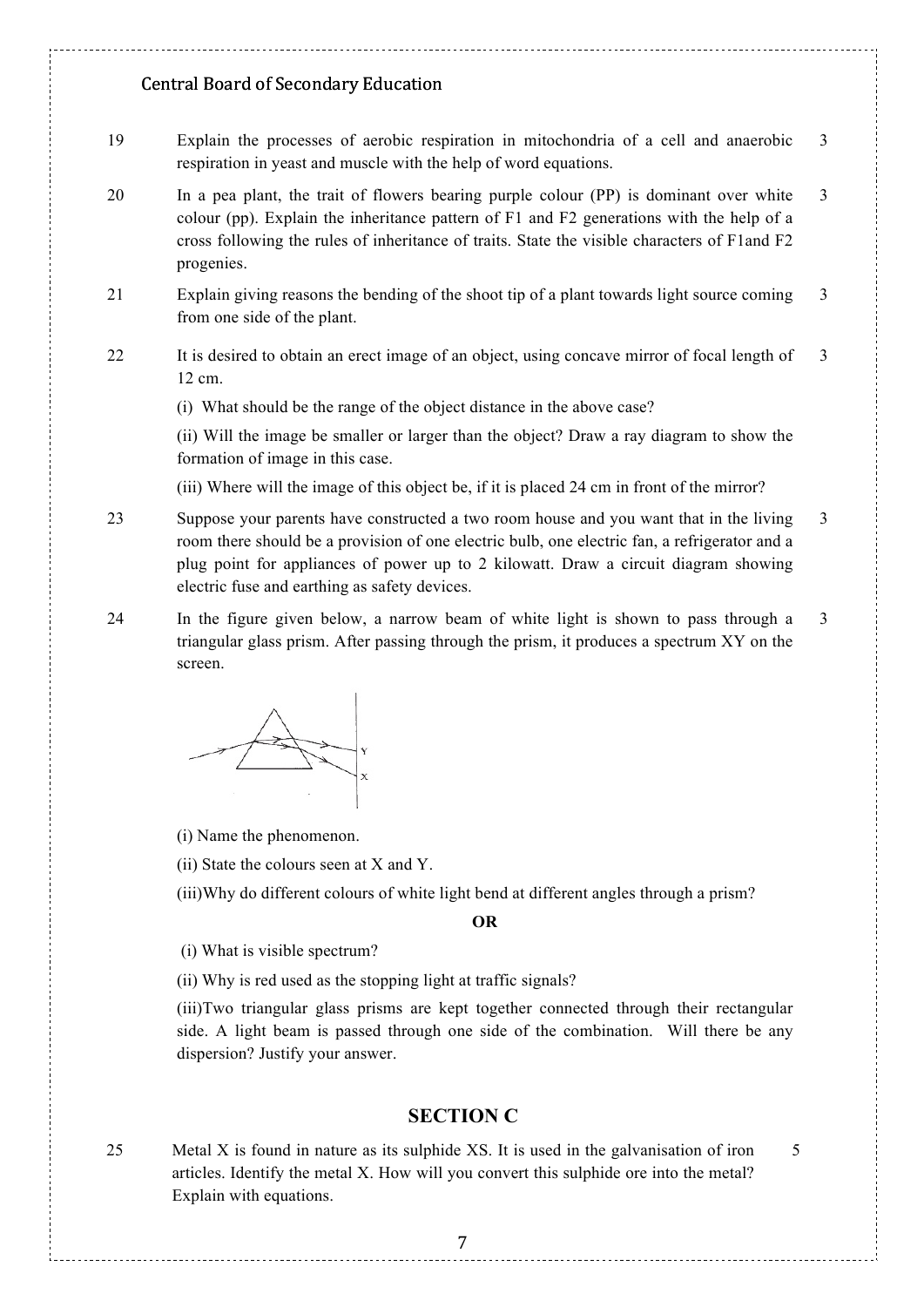#### **OR**

State the reason for the following:

- (i) Aluminium oxide is called an amphoteric oxide.
- (ii) An iron strip dipped in a blue copper sulphate solution turns the blue solution pale green.
- (iii) Hydrogen gas is not evolved when most metals react with nitric acid.
- (iv) Calcium does not occur in free state in nature.
- (v) Sodium or potassium metals are kept immersed under kerosene.

26 The formulae of four organic compounds are given below:

|  | $C_2H_4$ $CH_3COOH$ $C_2H_5OH$ | $\rm{C_2H_6}$ |
|--|--------------------------------|---------------|

(i) Which one of these compounds A, B, C or D is a saturated hydrocarbon?

(ii) Identify the organic acid and give its structural formula.

(iii) Which of the above compounds when heated at 443K in the presence of concentrated  $H_2SO_4$  forms ethene as the major product? What is the role played by concentrated  $H_2SO_4$  in this reaction? Also write the chemical equation involved.

(iv) Give a chemical equation when B and C react with each other in presence of concentrated  $H_2SO_4$  Name the major product formed and mention one of its important use.

27



(i) Identify any two parts from the above diagram which carry oxygenated and deoxygenated blood.

(ii) Explain the process of double circulation with the help of a flow chart.

28 (i) Describe the various steps involved in the process of binary fission with the help of a diagram.

(ii) Why do multicellular organisms use complex way of reproduction?

5

5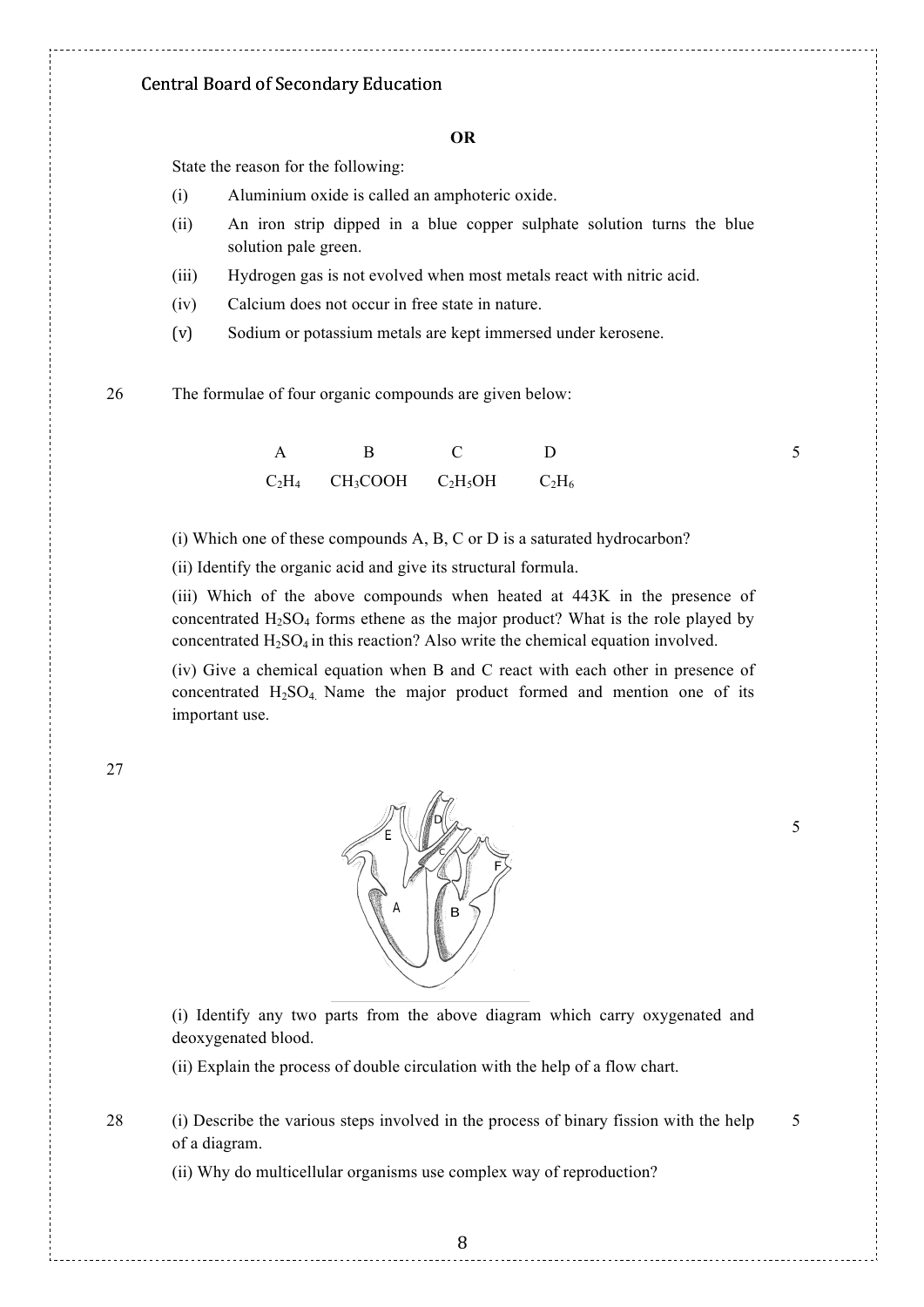#### **OR**

(i) Describe the role of prostate gland, seminal vesicle and testes in the human male reproductive system.

(ii) How is the surgical removal of unwanted pregnancies misused?

(iii) Explain the role of oral contraceptive pills in preventing conception.

29 (i) Consider a conductor of resistance 'R', length 'L', thickness'd' and resistivity ' $\rho$ '. Now this conductor is cut into four equal parts. What will be the new resistivity of each of these parts? Why?

5

(ii) Find the resistance if all of these parts are connected in:

- (a) Parallel
- (b) Series

(iii) Out of the combinations of resistors mentioned above in the previous part, for a given voltage which combination will consume more power and why?

30 (i) A lens produces a magnification of -0.5. Is this a converging or diverging lens? If the focal length of the lens is 6 cm, draw a ray diagram showing the image formation in this case. 5

(ii) A girl was playing with a thin beam of light from a laser torch by directing it from different directions on a convex lens held vertically. She was surprised to see that in a particular direction, the beam of light continues to move along the same direction after passing through the lens. State the reason for her observation. Draw a ray diagram to support your answer.

#### **OR**

(i) On entering in a medium from air, the speed of light becomes half of its value in air. Find the refractive index of that medium with respect to air?

(ii) A glass slab made of a material of refractive index  $n_1$  is kept in a medium of refractive index n<sub>2</sub>.

A light ray is incident on the slab. Draw the path of the rays of light emerging from the glass slab, if (i)  $n_1 > n_2$  (ii)  $n_1 = n_2$  (iii)  $n_1 < n_2$ 

\*\*\*\*\*\*\*\*\*\*\*\*\*\*\*\*\*\*\*\*\*